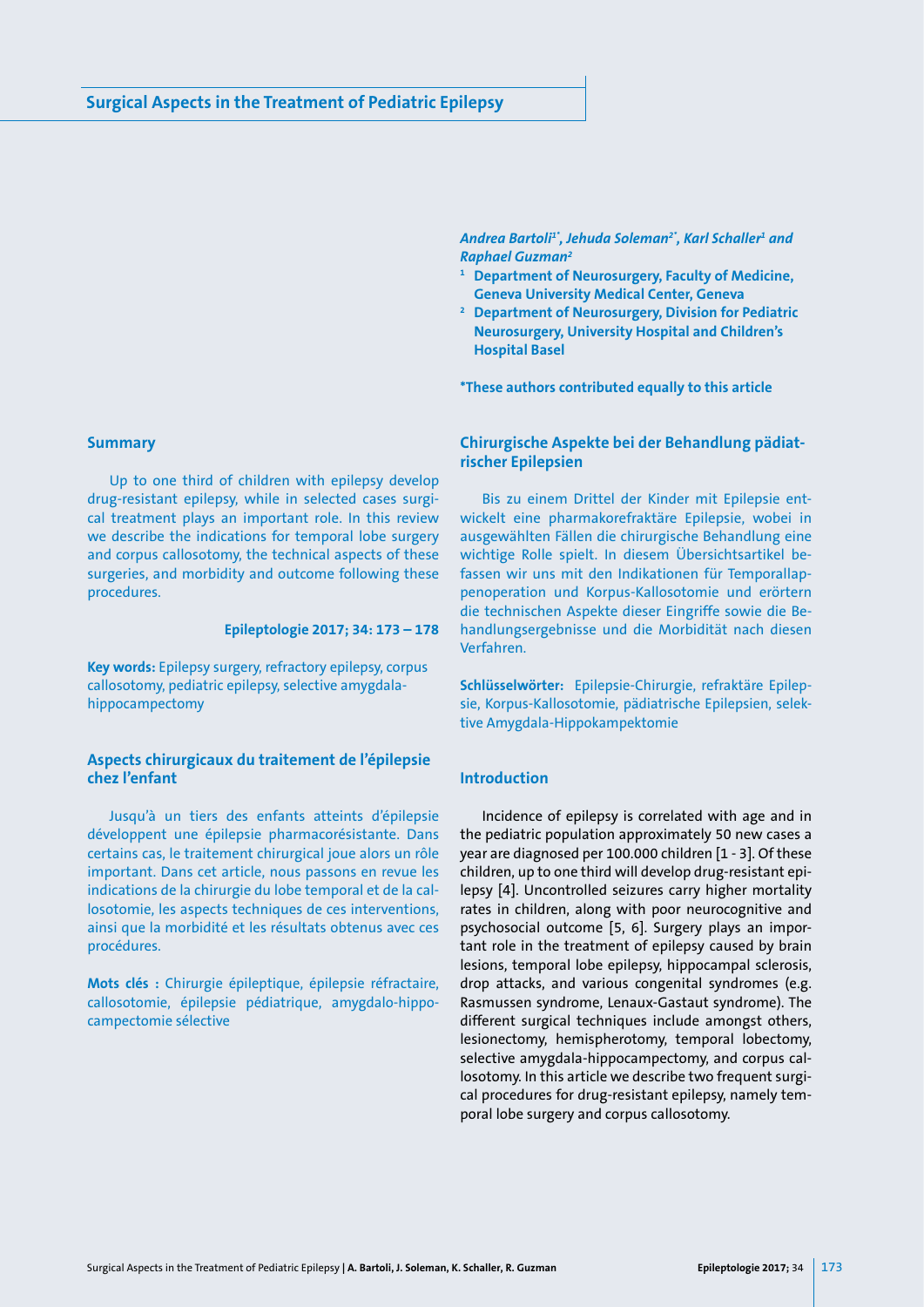### **Temporal lobe surgery for drug-resistant epilepsy**

Patients in whom the seizure onset will be identified in the temporal lobe are potential surgical candidates for resection and a population based study in childhood showed that up to 10% of these patients will harbor a lesion [7].

In epilepsy surgery, temporal lobectomy for refractory cases still stands out as the only level 1 evidence to support its use [8]. This study was carried out on adults but its evidence is strong enough to infer that it is equally valid in children.

The rate of drug-resistance is higher for children with new onset of seizure and presence of temporal lesion on MRI as opposed to those without lesions [4, 7, 9] hence early surgery has to be openly considered in such children where the workup is congruent with the lesion.

### **Assessment and indications**

Along with the standard presurgical workup carried out in a multidisciplinary team [10], a pediatric epilepsy surgeon will give particular relevance to the magnetic resonance imaging (MRI) of the temporal lobe and its mesial structures. Of note, changes in the signal of mesiotemporal structures can be more subtle to identify in children as compared to adults; other pathologies than hippocampal sclerosis are more often encountered in children, such as dysplasia, tumors and post-ischemic changes [11, 12]. Temporal tumors are typically gangliogliomas, dysembryoplastic neuroepitelial tumors (DNET's), pilocytic tumors as well as the more aggressive primitive neuroectodermal tumors (PNETs).

The presence of a lesion should prompt the look for the so-called "dual pathology", where a neocortical lesion co-exists with a mesiotemporal lesion, raising the question of what came first and what is the consequence [13 - 15].

Considering their epileptogenicity, even lesions classically considered "oncologically" benign should be removed as they tend to confer an intractable trait to the epilepsy [9].

 MRI can be "negative" when it does not show any structural abnormality within the temporal lobe in up to 50% of cases [11] but surgical treatment can still be successful in selected patients [16].

#### **Technical aspects in pediatric temporal lobectomy**

The surgery will depend on whether the resection involves only the lateral neocortex, the mesiotemporal cortex or both.

After adequate body and head positioning (pins head clamps are usually avoided below 2 years of age), neuronavigation is set up: it will prove useful in the planning of the skin incision, bone flap and in the orientation within the ventricle especially in redo cases but also when facing lesions difficult to distinguish from normal brain parenchyma.

Standard craniotomy is performed with obvious and particular care to hemostasis in each step, considering the low circulating blood volume in the pediatric population.

At this stage the extent of resection has to be determined:

- The lateral-to-medial extent of resection in the temporal lobe (and beyond, including non temporal cortex such as frontal and/or insular) is determined by presurgical workup and in discordant cases by electrocorticography (ECoG), done either intraoperatively (over minutes/hours) or preoperatively (over days). This could be particularly helpful to study adjacent tissue in cases where the lesion lays in the mesiotemporal structures.
- The anteroposterior extent of resection is classically based on the side of the "dominance". Dominance is usually referred to language function and is assessed in a variety of manners, with left dominance being much more common than right.

Crucial language areas usually lie more laterally and posteriorly in the dominant temporal lobe. When approaching lesions in these areas in adolescent or preadolescent patients, speech mapping can be performed either via an awake craniotomy in [17 - 19] or through an invasive monitoring prior to resection. Of note, a clinical series showed that speech representation on the cortex can be extremely variable and less represented in the perisylvian cortices in children younger than 8 years old [20].

Quadranopsia remains the typical visual impairment of temporal lobectomy. If the resection is taken further back to where fibers come off the geniculate (geniculocalcarine radiations) then the impairment can extend to hemianopsia either from direct disruption or from vascular injury.

The resection is carried out under microscope with the ultrasonic aspirator in a subpial fashion to respect sulci and normal parenchyma [21].

Anatomically, the inferior part of the circular sulcus of insula along with the limen insulae provides a crucial superior landmark to avoid entering the basal ganglia and deep perforators from the middle cerebral artery.

Once within the temporal horn of the lateral ventricle, in the anterior and inferior resections respecting the pia and following the tentorium will avoid injuries to the brain stem, major vessels and cranial nerves. Variably, and depending on the surgeon's previous experience in such cases, dysplastic brain or low grade tumors may be quite firm to palpation and to suction and may require the ultrasonic aspiration at lower settings.

How extensive the resection should be in mesiotemporal structures remains controversial in adults and children [22]. Also, a number of so called selective ap-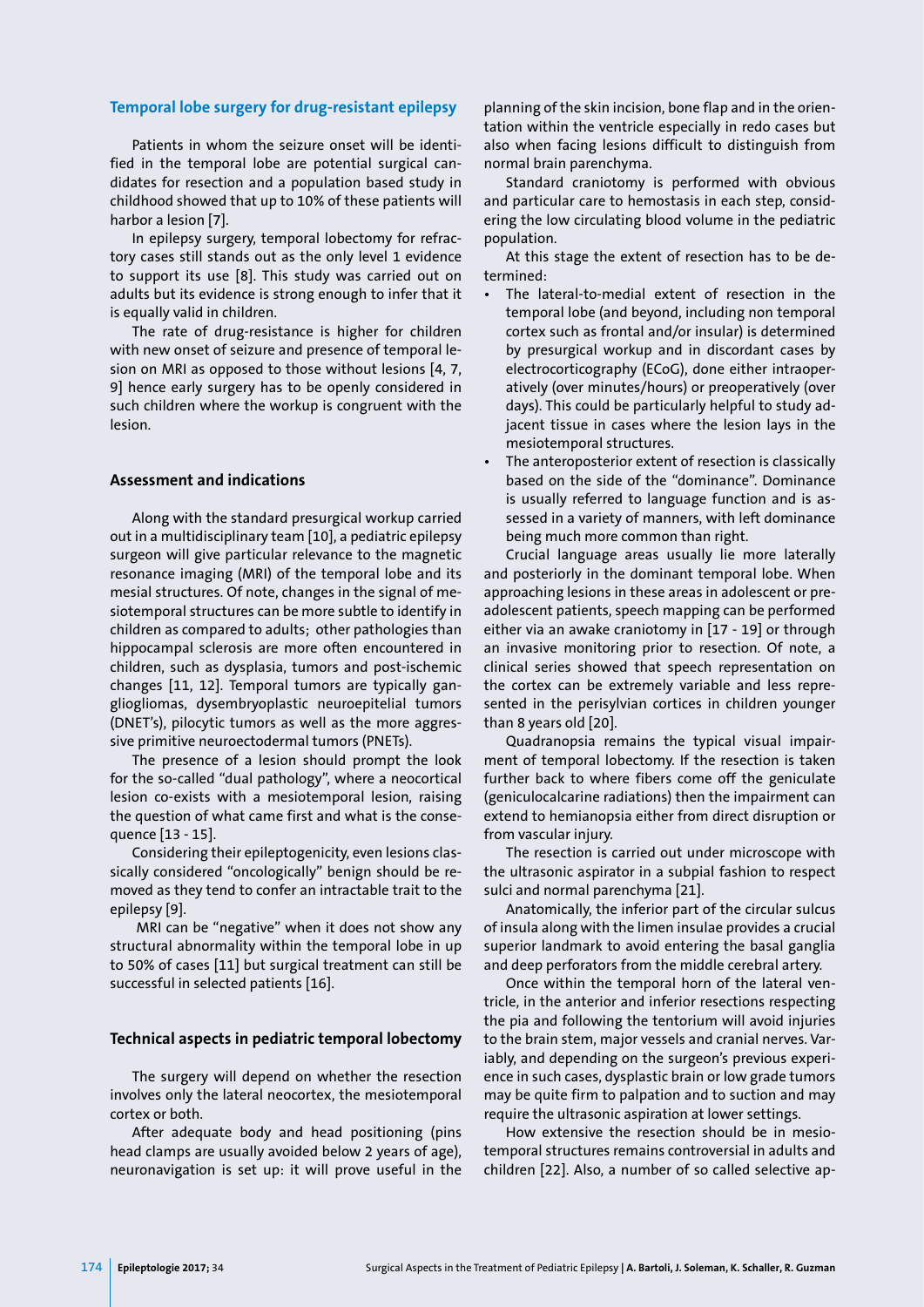proaches to mesiotemporal structures, with variable sparing of the lateral neocortex, have been described especially in adults. Independently on the technical challenge of such approaches, some literature suggests though that these approaches can miss significant pathology in children with less favorable outcome [23, 24] especially in so called "negative" MRI.

In order to approach solely mesiotemporal structures, the ventricle can be entered via the middle temporal gyrus or the inferior temporal gyrus or through upward retraction and resection of the fusiform gyrus  $[25]$ .

A "transylvian trancisternal" selective approach, also described in children, is the only one who does not require entering the ventricle [26] and should spare the superior visual field fibers and avoid consequent quadranopia.

Hippocampus, choroid plexus and amygdala are encountered in the ventricle: one should keep in mind that the amygdala lies anterior, medial and superior to the hippocampus and no pia exists at its superior border with the optic tract. The other surfaces of the amygdala (anterior, mesial and inferior) should be resected respecting the pia and should not go further back than the level of the middle cerebral artery.

The head of the hippocampus will be seen anterior to the inferior choroidal point (where the choroid plexus/fissure begins and where the anterior choroidal artery enters the lateral ventricle) and should be carefully aspirated subpially. The third nerve, the internal carotid artery and the posterior communicating artery can be seen. It is commonly recommended not to coagulate bleeding pial edges to avoid ischemic changes in the neighboring tissue but to use gentle compression and irrigation with cottonoids. The resection of the hippocampus is then carried out posterior to the choroidal point including the fimbria-fornix. The posterior limit will be determined preoperatively and will be guided by anatomy, neuronavigation and – in selected cases – electrocorticography. The posterior resection does not go further back than the level of the quadrigeminal cistern [27].

In non lesional cases, if the preoperative workup is congruent with a temporal onset, a standard lateralmesiotemporal resection is carried out, according to anatomical landmarks. The use of ECoG, aiming at an end-of-resection clear off interictal activity, has been related to a better outcome, especially in negative-MRI temporal lobe epilepsies (TLE) [28, 29]. Conversely other studies in children have pointed out that an ECoG with persisting activity is not necessarily relevant for a good epileptologic outcome [30]. Obviously, its use has to be balanced with the potential postoperative functional deficit.

### **Complications and outcomes**

Quadranopia is definitely frequent even in pediatric population after temporal lobectomies. Display of optic radiation within image-guidance during surgery seems to lower the risk of visual field deficit in temporal lobectomies [31, 32]. Implementation of intraoperative MRI and neuronavigation along with preoperative functional MRI and diffusion tensor imaging (DTI) maps should lower risks in visual, speech and memory functions, especially in dominant temporal lobe epilepsy [33]. Cranial nerves injuries, ischemic changes or brain stem lesion are much rarer.

Some studies in children have assessed memory deficits (namely verbal memory after left sided resections) and suggest that these are less frequent than in adult groups [34, 35]. Some studies showed that the overall seizure-free rate is higher in children less than 3 years old as compared to slightly older children, suggesting that the earlier the surgery is performed the better the epileptological outcome [36].

Overall epileptological outcome for TLE in children seems to be higher in lesionectomies as compared to Type I dysplasia and less well defined pathologies (where also the delimitation of resection margins would be more difficult) with a seizure freedom rate up to 70% at 5 years follow up [11].

When considering surgery for TLE in pediatric age, the benefits and its potential long term neurocognitive dysfunction (poorly understood) must be counterweighted by the neurocognitive deterioration that longstanding refractory epilepsy will cause in a child. It is certainly beneficial in what the old terminology called "catastrophic" epilepsy [37].

#### **Corpus callosotomy**

Corpus callosotomy was first described as a treatment of refractory epilepsy in 10 children by Van Wagenen and Herrin in 1940 [38]. Since then it has been a well-established surgical technique for refractory epilepsy, with a specific indication for drop attacks [39 - 41]. Over the years corpus callosotomy has shown to be effective in a wide range of refractory epilepsy such as tonic-clonic seizures, atonic seizures, drop attacks, recurrent status epilepticus, and Lenaux-Gastaut syndrome [39].

Through a corpus callosotomy the interhemispheric spread of seizures is disconnected. However, since apart from the corpus callosum other commissural pathways, such as the anterior, posterior, and hippocampal commissures are known, corpus callosotomy rarely results in a cure [39, 42]. Hence, the goal of the procedure is to decrease seizure frequency, and improve function and quality of life. In addition, most patients will remain on an antiepileptic regimen after the procedure. Although corpus callosotomy is generally well toler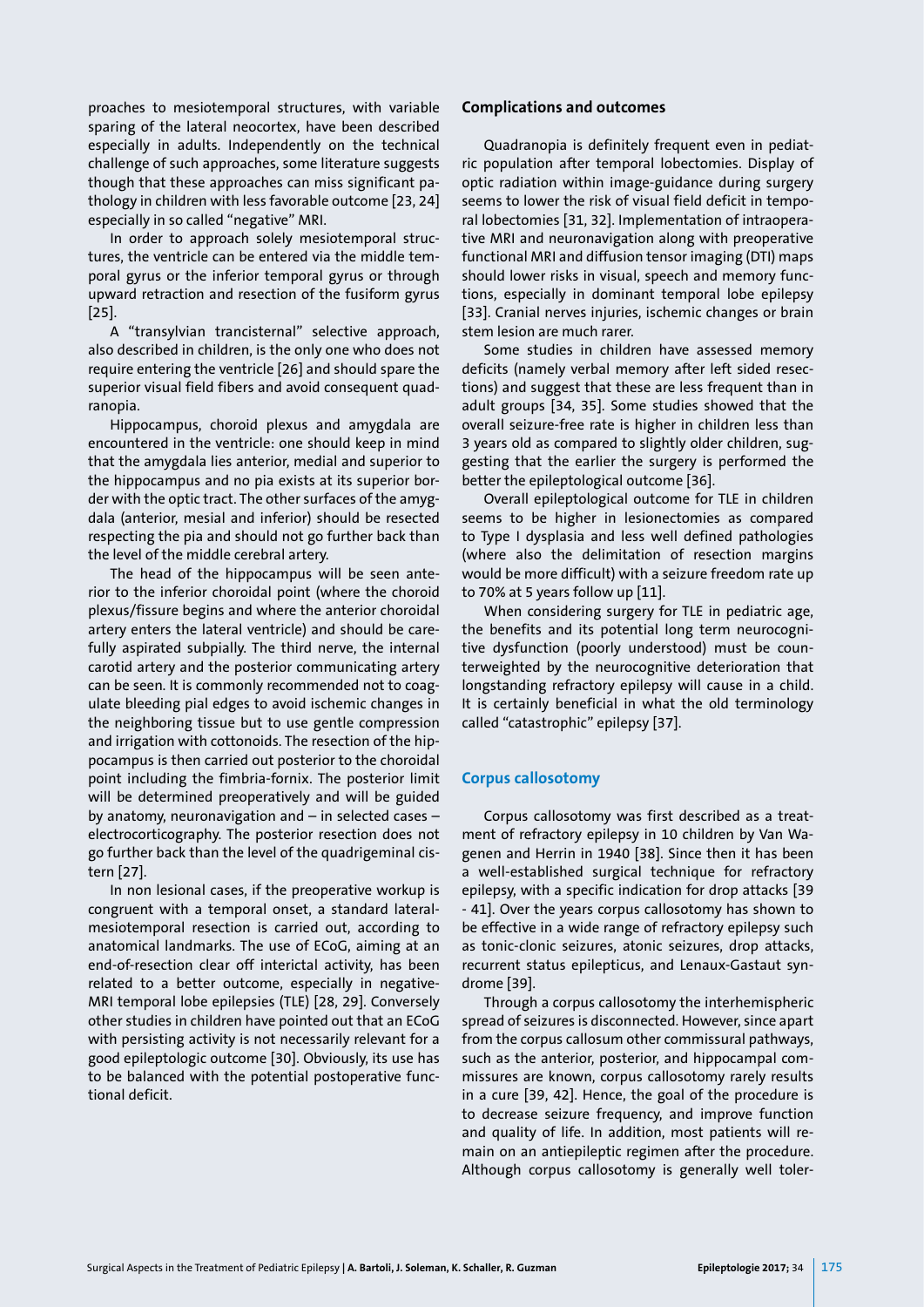ated, transient or permanent neurological deficits such as disconnection syndromes (e.g. supplementary motor area syndrome and alien hand syndrome), hemiparesis, aphasia, mutism, and akinesia can occur. The recommended extent of callosotomy performed varies, while most recommended is a resection of the anterior half or two thirds callosotomy sparing the splenium, since it seems this leads to less neurological deficits [39, 41]. Children with failed anterior two thirds callosotomy might undergo a second procedure for complete callosotomy [41]. While children undergoing upfront complete callosotomy show better seizure control and improvement of a broader spectrum of seizure types than those who underwent two-stage complete callosotomy, the potential for postoperative neurological complications and possible unmasking of dormant seizures is higher [41, 43, 44]. Recently, some have advocated a selective posterior callosotomy for drop attacks sparing all frontal interconnectivities in patients with intellectual disability [45]. However, the specific indication and outcome for such procedures still needs to be determined through comparative studies with bigger cohorts. The extent of callosotomy remains a balance between achieving good seizure control and minimizing postoperative neurological complications. To date, in most cases a two-stage treatment is recommended, and the decision to perform an upfront complete callosotomy must be considered very carefully [41, 43, 44].

#### **Preoperative assessments**

A thorough preoperative epileptological workup to ascertain the intractability of the patient's seizures and the absence of indication for focal resection is performed. This includes medical history, physical examination, electroencephalography (EEG), video-monitoring EEG, magnetic resonance imaging of the brain in addition to structural and metabolic imaging studies, and neuropsychological evaluations.

### **Operative technique**

The patient is positioned supine with the head secured in the 3-pin Mayfield clamp. The neck is moderately flexed and the torso is elevated 10 - 20 degrees above horizontal. Preoperative magnetic resonance imaging is co-registered to the scalp using the neuronavigation system. Frameless stereotactic navigation is helpful in assessing trajectories for the anterior and posterior limits of the callosotomy, planning the craniotomy accordingly, and avoiding large bridging cortical veins when approaching the corpus callosum. Either a small bi-coronal or U-shaped incision over the midline is planned, and the hair shaved accordingly.

A skip flap is raised and retained with sutures or clamps. Two to four burr-holes are completed, while a minimum of two burr-holes are placed over the superior sagittal sinus. The dura mater is separated from the bone and the craniotomy, one third anterior to the coronal suture, two thirds behind it, and crossing the midline, is fashioned. After elevation of the bone flap, bleeding over the superior sagittal sinus is usually controlled using Tachoseal, Tabotamp and cotton strips.

The dura is opened in a U-shaped fashion with a base toward the superior sagittal sinus. Small veins anterior to the coronal suture can be coagulated while larger veins and veins behind the coronal suture are spared. Tacking up the dura allows good visualization of the interhemispheric fissure, which is prepared by detachment of arachnoid adhesions.

Under microscopic visualization using the surgical microscope, the interhemispheric fissure is opened carefully, gently retracting the mesial frontal lobe until the pericallosal arteries are identified and separated to reach the glistening white corpus callosum in the midline. A retractor blade may be used to retract the mesial frontal lobe. Papaverine soaked cottonoids are used to cover the arteries which are retracted laterally. With help of the neuronavigation the midline and extent of the callosotomy (anterior two thirds or complete) is confirmed. The corpus callosum is exposed along the desired extent of the callosotomy. The callosotomy itself is traditionally done using suction and bipolar cautery until the midline cleft between the leaves of the septum pellucidum is exposed. Other techniques using carbon dioxide laser for callosotomy have been described as well [39]. The main advantages being preservation of the ependymal plane, creating a clean transection, minimal brain retraction, and minimizing surrounding thermal damage to brain tissue [39]. The transection is initially carried out to the ependymal surface of the ventricle, then completed anteriorly to the genu of the corpus callosum just shy of the anterior commissure. The patient is then repositioned by dropping the head and moving the retractors slightly more posteriorly to enable the resection of the splenium as far posteriorly as possible in a subpial fashion. In order to achieve a complete callosotomy the exposure of the midline pia over the vein of Galen posteriorly and inferiorly should be confirmed. After ample irrigation, control of hemostasis using bipolar cautery is achieved.

The dura is closed with a running suture in a water-tight fashion. The bone flap then secured to the skull with titanium plates and the skin closed in orderly fashion.

Endoscopic assisted corpus callosotomy, adapted from endoscopic transpenoidal surgery, was described and advocated by some authors [41, 46, 47]. The main aim of this technique is to minimize the size of incision and craniotomy. However, the field of surgery is larger than the view through the endoscope, and this can be frustrating at time, since it requires repeated repositioning of the endoscope. To date, no series demonstrate superiority of the endoscopic over microscopic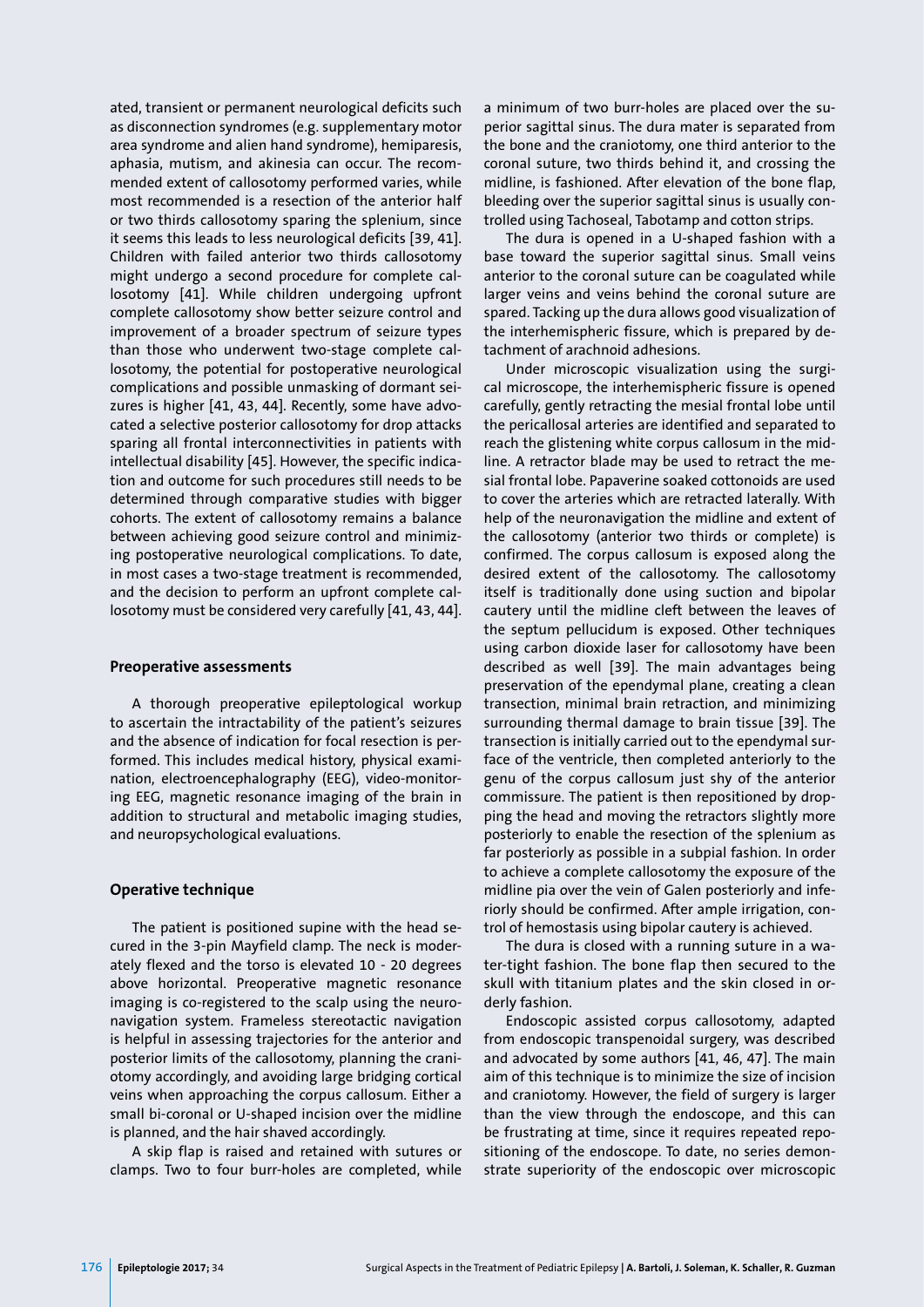corpus callosotomy and vice versa, leaving the decision of the preferred technique with the treating neurosurgeon.

#### **Outcome and complications**

After corpus callosotomy good to excellent improvement of drop attacks is described in 60 - 80% of the patients, and in 40 - 80% of the patients with generalized tonic-clonic seizures and complex partial seizures [48, 49]. Long-term follow-up studies demonstrate also favorable long term affect for these patients [49]. In addition, positive change in behavior function, especially attention, but also overall daily cognitive functions were reported [48, 49]. Quality of life measures after corpus callosotomy exhibited better results, and parents and caregivers satisfaction was high. It seems that when surgery is performed early in childhood, greater chances of gaining behavioral improvements can be expected [48].

Neurological symptoms after partial callosotomy are typically mild and transient [49]. The classical disconnection syndrome is rarely seen and occurs more often after total callosotomy [49]. Mutism has been described after corpus callosotomy, while the occurrence of mutism is reduced when pial integrity of the cingulate gyri is preserved [50]. Further complications consist of swelling of the frontal lobe, cerebral infarction, hemiparesis, supplementary motor areal-syndrome, status epilepticus, and other craniotomy-related incidents [49]. However all reports describe complications as rare and mostly transient occurring in about 5% of the cases [49].

#### **References**

- *1. Nickels KC, Wong-Kisiel LC, Moseley BD, Wirrell EC. Temporal lobe epilepsy in children. Epilepsy Res Treat 2012; 2012: 849540*
- *2. Wirrell EC, Grossardt BR, Wong-Kisiel LC, Nickels KC. Incidence and classification of new-onset epilepsy and epilepsy syndromes in children in Olmsted County, Minnesota from 1980 to 2004: a population-based study. Epilepsy Res 2011; 95: 110-118*
- *3. Shinnar S, Pellock JM. Update on the epidemiology and prognosis of pediatric epilepsy. J Child Neurol 2002; 17(Suppl 1): S4-17*
- *4. Wirrell E, Wong-Kisiel L, Mandrekar J, Nickels K. Predictors and course of medically intractable epilepsy in young children presenting before 36 months of age: a retrospective, population-based study. Epilepsia 2012; 53: 1563-1569*
- *5. Jalava M, Sillanpaa M, Camfield C, Camfield P. Social adjustment and competence 35 years after onset of childhood epilepsy: a prospective controlled study. Epilepsia 1997; 38: 708-715*
- *6. Sillanpaa M, Shinnar S. Long-term mortality in childhood-onset epilepsy. N Engl J Med 2010; 363: 2522-2529*
- *7. Dhamija R, Moseley BD, Cascino GD, Wirrell EC. A population-based study of long-term outcome of epilepsy in childhood with a focal or hemispheric lesion on neuroimaging. Epilepsia 2011; 52: 1522-1526*
- *8. Wiebe S, Blume WT, Girvin JP, Eliasziw M. A randomized, controlled trial of surgery for temporal-lobe epilepsy. N Engl J Med 2001; 345: 311-318*
- *9. Spooner CG, Berkovic SF, Mitchell LA et al. New-onset temporal lobe epilepsy in children: lesion on MRI predicts poor seizure outcome. Neurology 2006; 67: 2147-2153*
- *10. Bartoli A, Vulliemoz S, Haller S et al. Imaging in Medicine 2012; 4: 443-459*
- *11. Smyth MD, Limbrick DD Jr, Ojemann JG et al. Outcome following surgery for temporal lobe epilepsy with hippocampal involvement in preadolescent children: emphasis on mesial temporal sclerosis. J Neurosurg 2007; 106(Suppl 3): 205-210*
- *12. Harvey AS, Cross JH, Shinnar S, Mathern GW. Defining the spectrum of international practice in pediatric epilepsy surgery patients. Epilepsia 2008; 49: 146-155*
- *13. Li LM, Cendes F, Watson C et al. Surgical treatment of patients with single and dual pathology: relevance of lesion and of hippocampal atrophy to seizure outcome. Neurology 1997; 48: 437-444*
- *14. Lopez HE, Fohlen M, Lelouch-Tubiana A et al. Heterotopia associated with hippocampal sclerosis: an under-recognized cause of early onset epilepsy in children operated on for temporal lobe epilepsy. Neuropediatrics 2010; 41: 167-175*
- *15. Morales Chacon L, Estupinan B, Lorigados Pedre L et al. Microscopic mild focal cortical dysplasia in temporal lobe dual pathology: an electrocorticography study. Seizure 2009; 18: 593-600*
- *16. Seo JH, Noh BH, Lee JS et al. Outcome of surgical treatment in non-lesional intractable childhood epilepsy. Seizure 2009; 18: 625-629*
- *17. Balogun JA, Khan OH, Taylor M et al. Pediatric awake craniotomy and intra-operative stimulation mapping. J Clin Neurosci 2014; 21: 1891- 1894*
- *18. Delion M, Terminassian A, Lehousse T et al. Specificities of awake craniotomy and brain mapping in children for resection of supratentorial tumors in the language area. World Neurosurg 2015; 84: 1645-1652*
- *19. Trevisi G, Roujeau T, Duffau H. Awake surgery for hemispheric lowgrade gliomas: oncological, functional and methodological differences between pediatric and adult populations. Childs Nerv Syst 2016; 32: 1861-1874*
- *20. Ojemann SG, Berger MS, Lettich E, Ojemann GA. Localization of language function in children: results of electrical stimulation mapping. J Neurosurg 2003; 98: 465-470*
- *21. Hebb AO, Yang T, Silbergeld DL. The sub-pial resection technique for intrinsic tumor surgery. Surg Neurol Int 2011; 2: 180*
- *22. Schramm J. Temporal lobe epilepsy surgery and the quest for optimal extent of resection: a review. Epilepsia 2008; 49: 1296-1307*
- *23. Clusmann H, Kral T, Gleissner U et al. Analysis of different types of resection for pediatric patients with temporal lobe epilepsy. Neurosurgery 2004; 54: 847-859, discussion 59-60*
- *24. Datta A, Sinclair DB, Wheatley M et al. Selective amygdalohippocampectomy: surgical outcome in children versus adults. Can J Neurol Sci 2009; 36: 187-191*
- *25. Robinson S, Park TS, Blackburn LB et al. Transparahippocampal selective amygdalohippocampectomy in children and adolescents: efficacy of the procedure and cognitive morbidity in patients. J Neurosurg 2000; 93: 402-409*